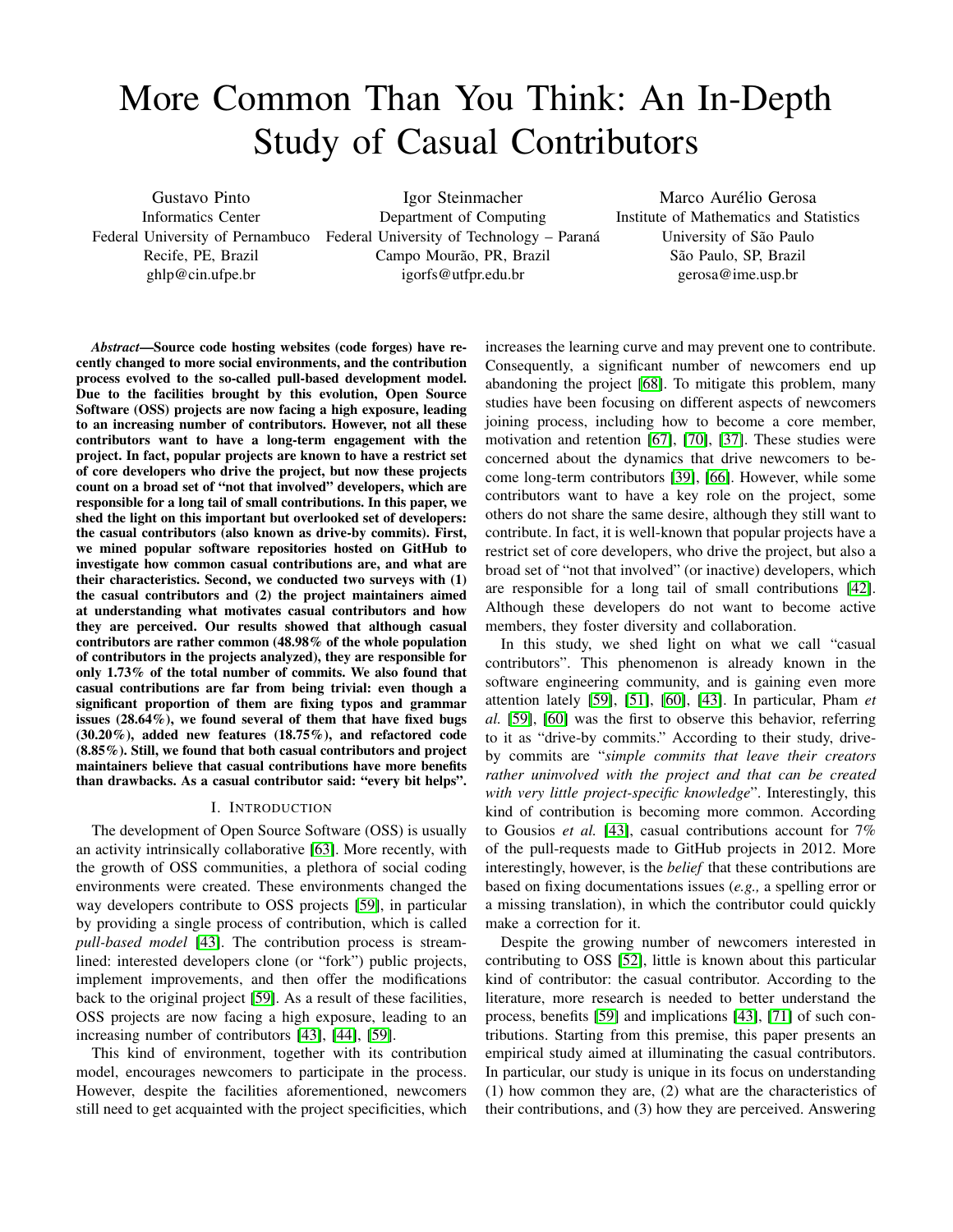these questions incurs in guidance for software developers, researchers, tool builders, and educators  $(\S$  [IV\)](#page-8-0).

In this paper we conducted a two-phase study aimed at providing answers to these questions. The first phase is based on a quantitative and qualitative analysis of data from GitHub. As one of the most popular code forges, with more than 11M users and 29M projects<sup>[1](#page-1-0)</sup>, GitHub is often used for software engineering studies [\[43\]](#page-10-0), [\[44\]](#page-10-1), [\[53\]](#page-10-7), [\[61\]](#page-11-8). We complemented the analysis from GitHub data with our second phase: two surveys conducted with 197 casual contributors and 65 project maintainers<sup>[2](#page-1-1)</sup>. Our study produced a set of findings, many of which were unexpected. We discuss them in detail in Section [III.](#page-3-0) In the following, we highlight three of them.

- Casual contributors are rather common. 48.98% of the overall contributors that we analyzed are actually casual contributors. However, these contributors are responsible for only 1.73% of the total contributions in our set of analyzed projects.
- Casual contributions are far from being trivial. After a manual inspection of a sample of casual contributions, we found that although 28.64% of them are related to grammar and typo fixes, 30.20% of them fix bugs, 18.75% propose new features, and 8.85% refactor code.
- Casual contributions are well liked. Personal needs was the most reported motivation for the casual contributors, who claim that lack of time is a reason for not becoming more active. These contributions are perceived as a beneficial phenomenon from the perspective of maintainers and casual contributors. As a shortcoming, maintainers reported an increasing number of reviews, which demands time from core developers.

### II. STUDY METHODOLOGY

In this section, we describe the research questions  $(\S$  [II-A\)](#page-1-2), and the study was conducted  $(\S$  [II-B](#page-1-3) and  $\S$  [II-C\)](#page-2-0).

## <span id="page-1-2"></span>*A. Research Questions*

Our examination of the literature revealed that the phenomenon of casual contributors (or drive-by commits) is already known in the software engineering community [\[43\]](#page-10-0), [\[51\]](#page-10-5), [\[59\]](#page-11-1). However, these studies do not examine how common is it or how project maintainers perceive it. With the growth of popularity of OSS systems, and due to the simplicity of sending a contribution to these projects, it is important to expand our understanding about this phenomenon. The overall research goal of this paper is to gain an in-depth understanding of the casual contributors, as well as the benefits and problems behind it. As a first step towards our research goal, we designed the following research questions:

RQ1. How common are casual contributors in OSS projects? This research question investigates how commonplace are casual contributors in our set of projects. As we shall see in Section [II-B,](#page-1-3) we used GitHubArchive to find representative OSS projects. After identifying our target subjects, we semiautomatically study their commit logs and file contents.

RQ2. What are the characteristics of a casual contribution?

Here we dig into the details of a casual contribution. First, we studied the number of additions and deletions performed in a casual contribution. Second, we selected a representative sample of 384 casual contributions for a manual inspection. This sample size provides a confidence level of 95% with a  $\pm$ 5% confidence interval. This manual inspection is aimed at understanding the intention of a casual contribution.

RQ3. How do casual contributors and project maintainers perceive casual contributions?

Finally, we investigated what are the motivations of casual contributors, how project maintainers perceive them, and what are the benefits and problems behind it. In order to answer this question, we conducted two surveys with casual contributors and with the projects maintainers.

# <span id="page-1-3"></span>*B. Study 1: Mining software repositories*

We first selected the most popular programming languages on GitHub, listed elsewhere [\[61\]](#page-11-8): C, C++, Clojure, Coffee-Script, Erlang, Go, Haskell, Java, JavaScript, Objective-C, Perl, PHP, Python, Ruby, Scala, and TypeScript. For each programming language, we created a query using  $G$ itHubArchive<sup>[3](#page-1-4)</sup> to select the top 20 most popular projects, in terms of the number of stars. We ran this query on Oct. 6, 2015. Our initial corpus comprises 320 mature, non-trivial, OSS projects. These projects had a total of 73,960 contributors whose performed 2,039,376 contributions.

When manually analyzing these projects, we observed some projects that were wrongly sampled. For example:

- 1) Projects that the were classified as one programming language (*e.g.,* Ruby), but does not use that language intensively. One example is project beautiful-web-type[\[26\]](#page-10-8), which is categorized as Ruby, but only 1.1% of its source code is Ruby code. We hypothesize that this misleading categorization is because some data on GitHubArchive is outdated. Thus, when GitHubArchive downloaded the project it is likely that the project was written mostly on Ruby, but due to the evolution of the project, the project started to use other programming languages. We removed 15 projects using this criterion.
- 2) Projects that are not software projects. For instance, we found that some popular projects are textbook projects [\[27\]](#page-10-9), or bookmarks projects [\[14\]](#page-10-10). We believe it is important to focus on software projects, because the particular characteristics of a programming language and contribution process might influence not only the coding process, but also the community engagement [\[61\]](#page-11-8). We removed 21 projects that matched with this criterion.
- 3) Projects that are not collaborative. We removed one project that was created and maintained by a single developer [\[22\]](#page-10-11). Albeit this project is interesting and popular, it does not serve for the purposes of this study.

<span id="page-1-0"></span><sup>1</sup><https://github.com/about/press>

<span id="page-1-1"></span><sup>&</sup>lt;sup>2</sup>The replication package is available at:<http://bit.ly/casual-contributors>

<span id="page-1-4"></span><sup>3</sup><https://www.GitHubarchive.org/>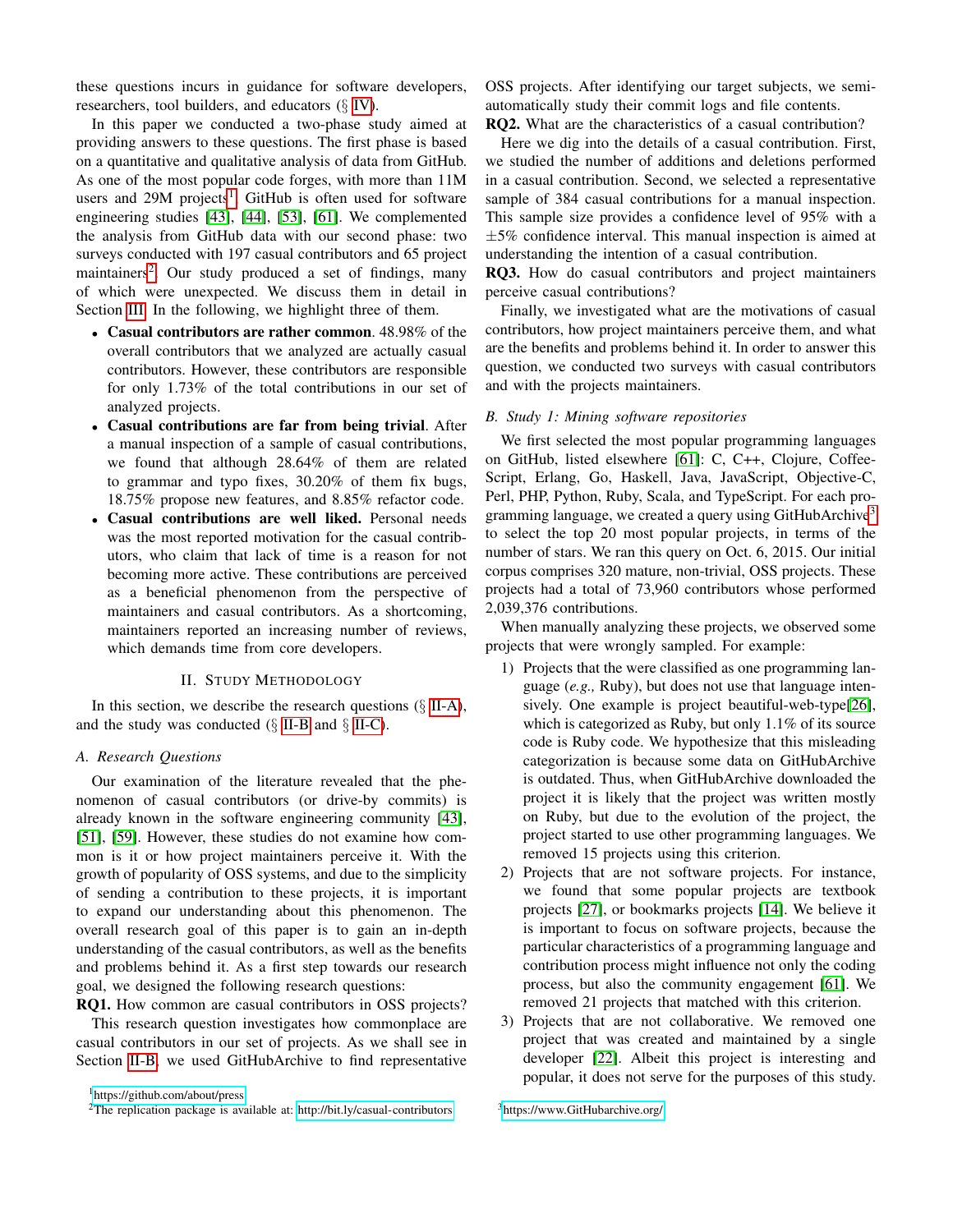We ended up with a curated list of 275 popular, nontrivial OSS projects. A typical empirical software engineering paper studies under 10 projects [\[54\]](#page-11-9). Table [I](#page-2-1) shows the descriptive characteristics of our projects in terms of line of code, organized by programming language.

TABLE I LINES OF CODE PER PROGRAMMING LANGUAGE.

<span id="page-2-1"></span>

| Language     | Mean    | <b>Median</b><br><b>Standard Dev.</b> |           | <b>Histogram</b> |
|--------------|---------|---------------------------------------|-----------|------------------|
| C            | 991,500 | 114,800                               | 3,052,684 |                  |
| $C++$        | 711,051 | 115,200                               | 1,192,624 |                  |
| Clojure      | 15,932  | 5,100                                 | 35,042.08 |                  |
| CoffeeScript | 16,640  | 5,470                                 | 34,676.8  |                  |
| Erlang       | 22,400  | 11,420                                | 24,822.19 |                  |
| Go           | 151,000 | 30,650                                | 246,005.3 |                  |
| Haskell      | 29,850  | 14,180                                | 32,069    |                  |
| Java         | 160,100 | 35,690                                | 238,195.8 |                  |
| JavaScript   | 81,030  | 38,960                                | 108,604.1 |                  |
| Objective-C  | 15,050  | 9,012                                 | 14,899.88 |                  |
| <b>PHP</b>   | 71,150  | 8,465                                 | 146,096   |                  |
| Perl         | 4,851   | 12,310                                | 17,856.52 |                  |
| Python       | 43,340  | 12,800                                | 63,073.03 |                  |
| Ruby         | 94,640  | 14,140                                | 223,956   |                  |
| Scala        | 56,520  | 33,740                                | 69,785.2  |                  |
| TypeScript   | 59,540  | 43,230                                | 63,272.07 |                  |

Also, we found contributors who had contributed more than once using different full names and/or email addresses. To mitigate these cases, we used a disambiguation technique proposed by Bird *et al.* [\[36\]](#page-10-12). Although the technique works on both full names and email addresses, we applied it on the full names only, since git disambiguates contributors with the same full name but with different email addresses. The technique works as follows: For each full name, we (1) removed all punctuation, accentuation, suffixes (*e.g.,*"jr"), (2) turned all whitespace into a single space, and (3) split the name (using whitespace and commas as cues) into first name and last name. We consider names similar if the full names are similar, or if both first and last names are similar. We removed 1,281 duplicate contributors that matched this criterion. Table [II](#page-2-2) groups projects according to the number of different contributors.

As we can see from this table, most of the analyzed projects have between 10 to 249 different contributors (71.98% of the total). Interestingly, 15 projects became popular with no more than 9 contributors. On the other hand, we found that projects that are able to attract a high number of contributors (*e.g.,* +1,000 different contributors), such as django or rails projects, are exceptions in our dataset. We found only 7 projects with this characteristic. Similarly, Linux is the only outlier found with more than 10,000 different contributors.

TABLE II CONTRIBUTORS DISTRIBUTION.

<span id="page-2-2"></span>

| # Contributors  | #  | %      | <b>Examples</b>            |
|-----------------|----|--------|----------------------------|
| $1 - 9$         | 15 | 5.45%  | openbay, misultin, ccv     |
| $10 - 49$       | 71 | 25.81% | masscan, websocketd, ruby  |
| $50 - 99$       | 65 | 23.63% | picasso, xctool, twemproxy |
| $100 - 249$     | 62 | 22.54% | memcached, sbt, yesod      |
| $250 - 499$     | 34 | 12.36% | bitcoin, ipython, jquery   |
| $500 - 999$     | 21 | 7.36%  | jekyll, cakephp, php-src   |
| $1,000 - 4,999$ | 6  | 2.18%  | django, homebrew, rails    |
| $5.000 - 9.999$ |    | $0\%$  |                            |
| >10,000         |    | 0.36%  | linux                      |

### <span id="page-2-0"></span>*C. Study 2: Surveys with practitioners*

To better understand what motivates casual contributors to have this behavior, and what are the benefits and drawbacks of this kind of contribution, we conducted two surveys with (1) the casual contributors and (2) the project maintainers. Both surveys were based on the recommendations of Kitchenham *et al.* [\[49\]](#page-10-13), following the phases prescribed: planning, creating the questionnaire, defining the target audience, evaluating, conducting the survey, and analyzing the results.

The questionnaire with the casual contributors had 9 questions and was structured to limit responses to multiple-choice and open-ended questions. We asked questions about their contribution behavior and their motivation to make casual contributions. We selected a random sample of 865 casual contributors to send the questionnaire. However, 105 emails returned due to technical reasons (*e.g.,* domain name not found). A total of 760 emails were successfully sent. Over a period of 14 days, we obtained 197 responses, resulting in 25.92% of response rate. This response rate is 5 time greater than the ones found in software engineering surveys [\[48\]](#page-10-14).

The questionnaire with the project maintainers had 5 questions and had only free-forms. It focused on better understanding their perspective about the casual contributors. Our target population is formed by software developers that had contributed the most to our analyzed projects. For each project, we manually analyzed the top-3 developers with the highest number of contributions. However, we found cases where the contributors found performed very few contributions (usually less than 10). This happens because some projects were mostly maintained by a single developer. We removed these developers. We sent the questionnaire to 621 project maintainers, but 13 emails were returned due to technical reasons. 608 emails were successfully sent. Over a period of 14 days, we obtained 64 responses, resulting in 10.52% of response rate.

We qualitatively analyzed the answers to the open-ended questions following open-coding and axial-coding procedures [\[69\]](#page-11-10). When analyzing the quantitative data from the casual contributors survey, we observed that 65.8% of our respondents contribute to OSS at least once per month, and 75.2% of them are used to making casual contributions. Most surprisingly, however, we received 50+ emails from the participants, congratulating us for conducting this study. Also, when asked whether the respondent is interested in receiving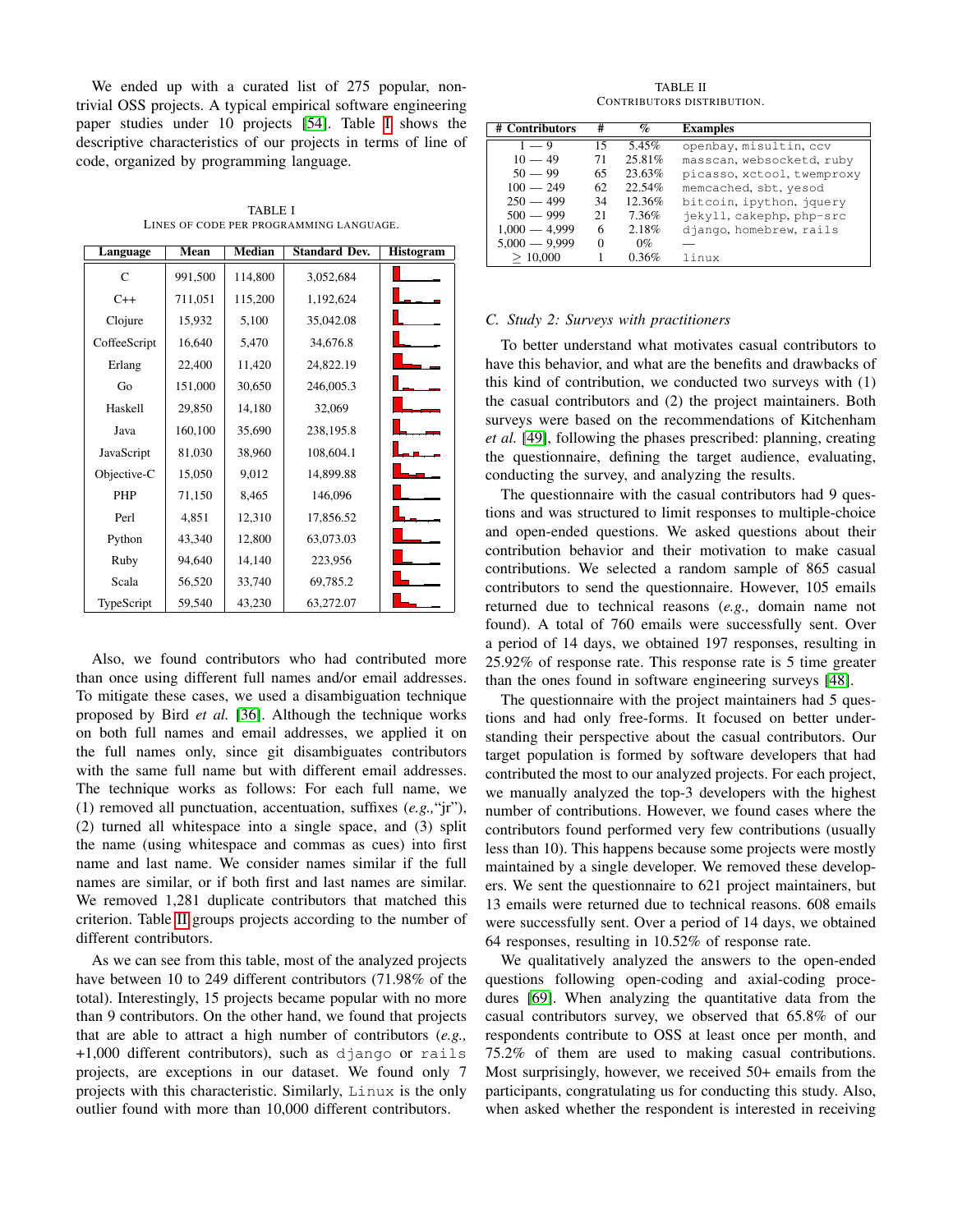the results of the study, *all* respondents said yes. This shows that this is a subject that practitioners are interested in.

## III. STUDY RESULTS

<span id="page-3-0"></span>In this section, we report the results of our study grouped by each research question.

*A. RQ1. How common are casual contributors in OSS projects?*

To start answering our first research question, Figure [1](#page-4-0) presents an overall picture of the studied projects. Here each histogram groups the projects analyzed of each programming language. We removed outliers from the histograms that would otherwise skew the proportion of the figures. Several interesting observations can be derived from this figure. First, to some extent, the analyzed projects have a similar characteristic: most of the contributors perform very few contributions (contributions per contributor: median: 2, mean: 27.57, 3rd Quartile: 4, Std. deviation: 238.69).

Interestingly, we found that a non-negligible number of contributors (48.98%) performed a single contribution. Based on this finding, we decided that the casual contributor is a contributor that performed at most one commit to a software project. Still, we observed that the more long-lived the projects are, the more likely they are to receive a high number of casual contributions. For instance, the linux project, which has about 20 years of coding history, received a total of 5,626 casual contributions (39.28% of the total). Similarly, the rails project, with 11 years old, and the django project, with 10 years old, received respectively 1,860 (54.21%) and 687 (61.57%) casual contributions.

This significant number of casual contributors might lead one to believe that an important proportion of the projects are intrinsically made by casual contributions. In reality, we found the opposite: these casual contributors are responsible for only 1.73% of the total number of contributions in our corpus of OSS projects (linux: 1.02%, rails: 3.46%, django: 3.19%). For a more detailed perspective, Figure [2](#page-3-1) shows the percentage of the casual contributors (top) and contributions (bottom) for each programming language analyzed.

These figures shows a couple of interesting information. First, it reinforces our first finding (and corroborates Gousios's findings [\[43\]](#page-10-0)): a large group of contributors are responsible for a long tail of small contributions. One of the possible explanations for this behavior is because GitHub provides low-barrier mechanisms to one get involved with an OSS project. Thus, the barrier for performing simple contributions, such as fixing a typo, is negligible. Second, we can see that the programming language used matters. For instance, projects written in static typed programming languages (*e.g.,* C, TypeScript and C++) seem to be less favorable to receive casual contributions than those using dynamic typed ones (*e.g.,* Ruby, Python and JavaScript). There are some exceptions, though. PHP (a dynamic weakly typed programming language) have a similar percentage of casual contributors as C or C++ (two static strongly typed ones). One possible explanation for



<span id="page-3-1"></span>Fig. 2. Percentage of casual contributors and contributions per programming language.

this fact is because scripting programming languages are more concise than procedural and object-oriented ones [\[56\]](#page-11-11), and size really matters when it comes to casual contributors. Similarly, pure functional programming languages (*e.g.,* Haskell, Clojure and Erlang) seem to be less favorable to receive casual contributions than scripting ones (*e.g.,* Ruby, Python and JavaScript). We believe that part of this is because functional programming is still becoming popular among software developers.

Since we observed that dynamic languages are more likely to receive casual contributions, Figure [3](#page-5-0) shows the percentage of casual contributors and contributions of projects written with the Ruby programming language.

As we can see in this figure, even though the rails project has a total of 1,860 casual contributors (54.19% of the total contributors), it is not the Ruby project the presents the highest proportion of casual contributors. In fact, 67.76% of contributors of the capistrano project are casual contributors. These casual contributors are responsible for 11.60% of the overall contributions performed in this project. Differently, we observed that the ruby project, which is the implementation of the Ruby language, was not capable of attracting casual contributors. Only 5.26% of its contributors are casual contributors, which are responsible for only 0.01% of the contributions performed in this project.

## *B. RQ2. What are the characteristics of a casual contribution?*

In this RQ, we analyzed the characteristics of the casual contributions in both quantitative and qualitative terms. Figure [4](#page-5-1) shows the median of additions, deletions, and files touched of each casual contribution performed on the Ruby projects analyzed.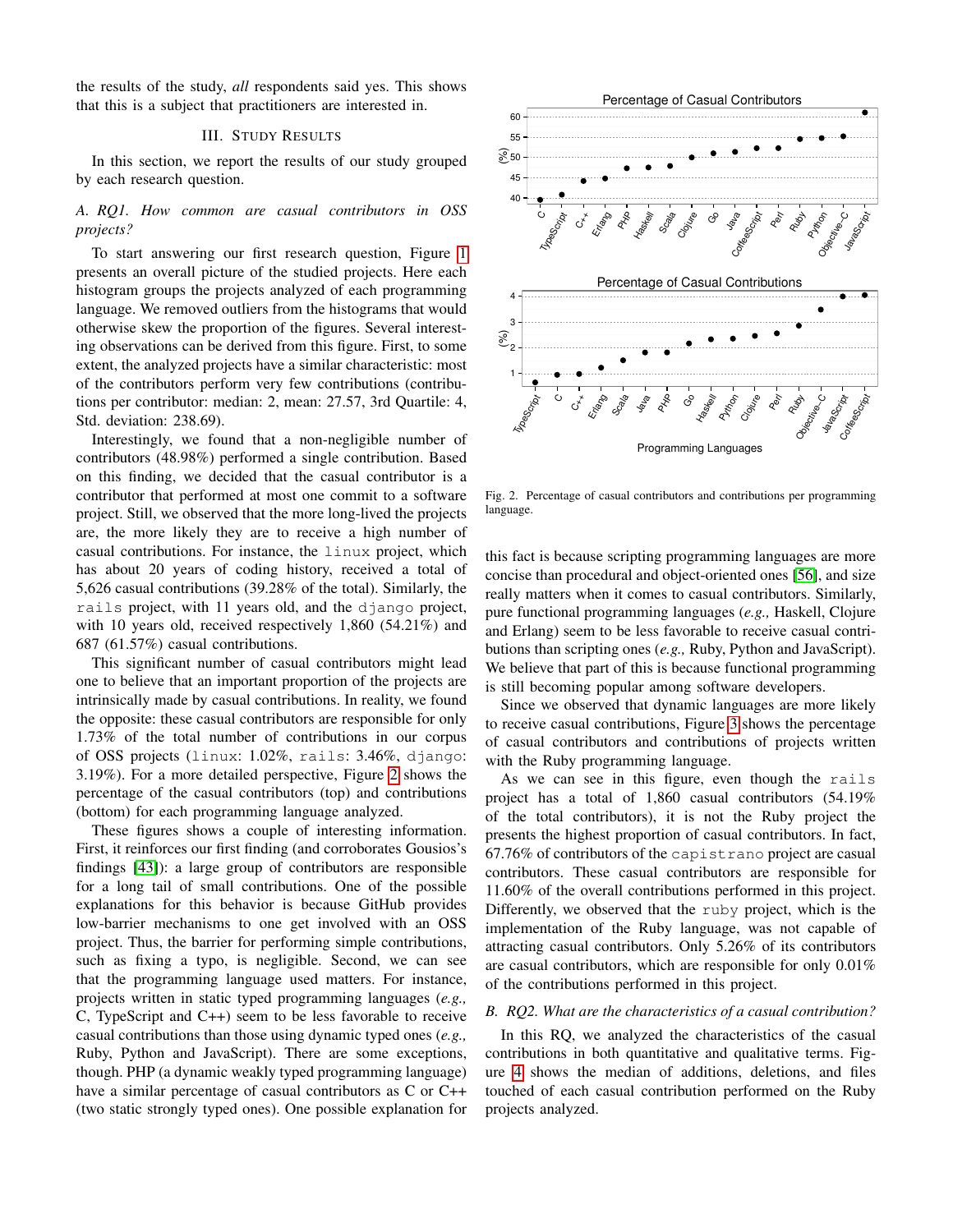

<span id="page-4-0"></span>Fig. 1. Number of contributors and contributions per programming language (without outliers).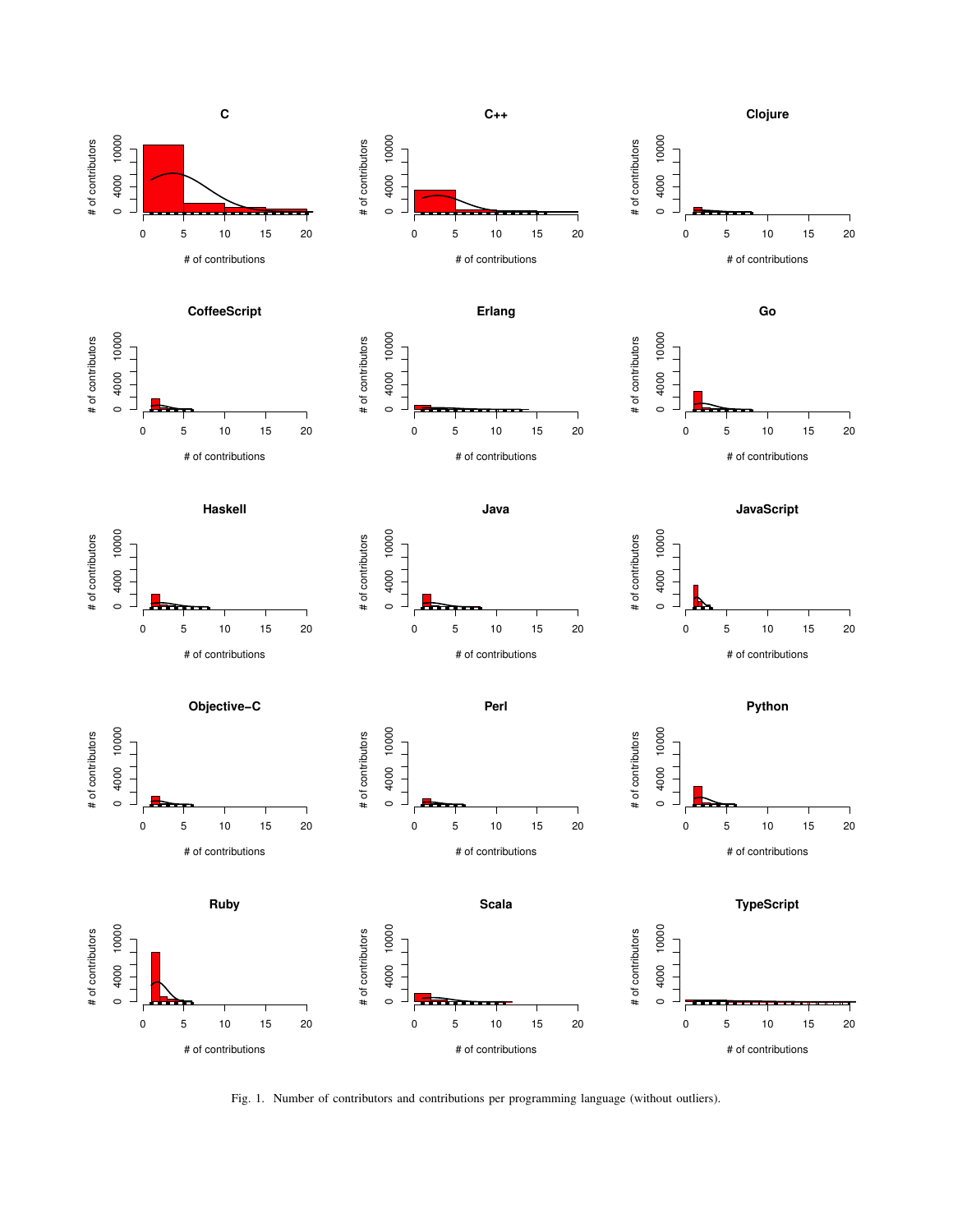

<span id="page-5-0"></span>Fig. 3. Percentage of casual contributors and contributions in Ruby Projects.



<span id="page-5-1"></span>Fig. 4. The average number of additions, deletions, and files touched of each casual contribution performed on the Ruby projects analyzed. From left to right, projects are: 1. activeadmin, 2. cancan, 3. capistrano, 4. capybara, 5. carrierwave, 6. devise, 7. diaspora, 8. discourse, 9. grape, 10. homebrew-cask, 11. huginn, 12. jekyll, 13. octopress, 14. paperclip, 15. rails, 16. resque, 17. ruby, 18. sinatra, and 19. spree.

As we can see in Figure [4,](#page-5-1) the number of additions, deletions and files touched of contributions do not vary significantly among the analyzed projects. The project paperclip is the one with the highest number of additions and deletions among the Ruby projects (Adds mean, 3rd Quartile, and Std. deviation: 4.15, 5.75, and 1.72. Dels mean, 3rd Quartile, and Std. deviation: 1.02, 1.0, and 0.26). With more than 8 years old, 63% of its contributors are casual ones, who contributed to 12.74% of the project. Analyzing the contributions with the highest number of additions and deletions, we found that these casual contributions are far from being trivial. For instance, user geemus implemented an integration with fog [\[34\]](#page-10-15), a library to manage cloud services. This contribution has 225

additions (98 lines of Ruby code, 107 lines of testing code, and 22 lines of configuration code) and 2 deletions (in a configuration file), performed in 6 different files. In this contribution, the author added an isolated module, which did not require him to deal with details of existing code. Conversely, the contribution 4b8dce4 [\[4\]](#page-10-16), which has 184 additions and 63 deletions in 2 different files, added a support for blacklisting certain content types. For this case, the contributor needed to understand the internal details of existing code in order to improve it. Yet, this contribution was also backed up with new 155 lines of testing code.

To provide a different perspective, we also analyzed the contributions with the lowest number of additions and deletions. In fact, 22.7% of the casual contributions performed on Ruby projects changed a single line of code (22.93%, when considering all analyzed projects). Even though the size of them are rather small, the intentions of the contributions vary greatly. For instance, some of them are aimed at (1) preventing a type from being null [\[21\]](#page-10-17), (2) updating documentation files [\[29\]](#page-10-18), (3) setting an option to a default value [\[15\]](#page-10-19), or (4) improving performance [\[33\]](#page-10-20). In particular, this performance contribution is an interesting example of how these contributions can be challenging and, at the same time, concise. In this contribution, the author inlined two methods (thus decreasing the number of virtual function calls). Such one-line modification was done in a file with 595 lines of code, and required the author an indepth knowledge of the application source code. These results suggest that the casual contributions cannot be seen as trivial.

To further investigate this matter, we selected a statically significant sample of 384 casual contributions. These contributions were performed in 138 different projects and have, on average, 107.9 additions, 29.88 deletions, performed in 2.02 different source code files. For each contribution, we studied the commit message and the code changes. Since some code changes require an in-depth knowledge of the application domain, we also searched in mailing lists, Q&A websites, and the issue associated with it, if available. We identified 8 categories of casual contributions, summarized at Table [III.](#page-5-2) Discussions for each one of them are provided next.

<span id="page-5-2"></span>TABLE III THE CATEGORIZATION OF THE CASUAL CONTRIBUTIONS.

| Category                           | #   | $\mathbf{q}_o$ |
|------------------------------------|-----|----------------|
| Bug Fix                            | 116 | 30.20%         |
| Documentation                      | 110 | 28.64%         |
| <b>Add New Feature</b>             | 72  | 18.75%         |
| Refactoring                        | 34  | 8.85%          |
| <b>Update Version/Dependencies</b> | 25  | 6.51%          |
| Improve Error/Help Messages        | 14  | 3.64%          |
| <b>Improve Resource Usage</b>      | 8   | 2.08%          |
| <b>Add Test Cases</b>              | 5   | 1.30%          |

*Bug fix (116 occurrences).* It is the most common kind of casual contribution found in our dataset. Also, the kind of bug fix, as well as the solution employed, are rather diverse. Some examples include: layout fix [\[17\]](#page-10-21), fixing compilation problems [\[8\]](#page-10-22), and fixing a broken URL [\[10\]](#page-10-23). Still, some bug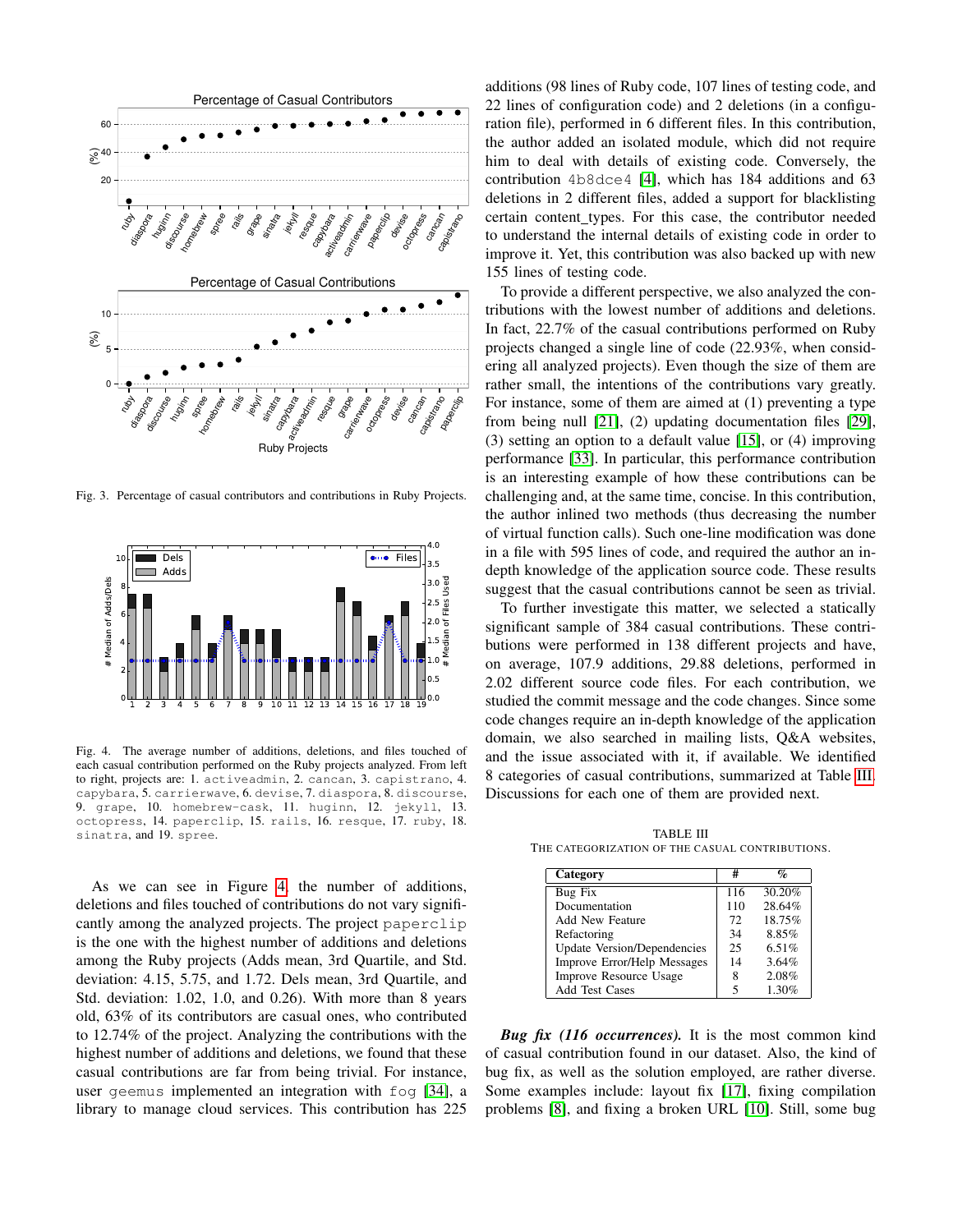fixes are far from being trivial, as the one that fixed a race condition at the linux operating system [\[24\]](#page-10-24). Not only difficult to identify (such bugs are non-deterministic), the solution employed was also scattered between C preprocessors, which difficulties the reasoning of the compiled program. Yet, we found that some of these bugs were discovered by the casual contributor, and were unknown from the core developers, as stated in a commit message: "*Ran into some issues with sending an unescaped apostrophe, but by adding it to the list of characters to escape, this problem is now fixed for me.*" [\[9\]](#page-10-25). Also, only 28 bug fixes were associated with a Github issue. We believe that if more bugs were reported with issues, more casual contributors would work on them.

*Documentation (110 occurrences).* This category includes fix for typos, grammar, translation, formatting, and documentation issues. We believe that these contributions are popular because programmers are still getting acquainted with the project. Thus, while reading the documentation or the source code, they might found an issue and decided to fix it. Although these contributions do not require significant programming effort, we found contributions that have thoroughly rewritten the original material (*e.g.,* translations usually require dozens of additions [\[28\]](#page-10-26)). Also, we found that 27 out of these 110 contributions were fixing typos on code examples. This finding reinforces the importance of complete and verified working code examples [\[64\]](#page-11-12).

*Add New Feature (72 occurrences).* This category groups contributions that add new features, plugins, notification mechanisms, and/or drivers. Some of the examples include (1) adding a new option for a command line tool [\[6\]](#page-10-27), (2) adding support for disabling an option [\[18\]](#page-10-28), and (3) adding support for IPv6 remote hosts [\[5\]](#page-10-29). Interestingly, 24 out of the 72 contributions in this category were performed at the Linux operating system. Most of them were adding support for a new driver/device, which usually require few additions. For instance, a contribution that added support for a new USB device just needed to add two global variables, which holds the serial id of the USB device, and then add these two variables to the array of device ids [\[31\]](#page-10-30), totalizing 8 additions.

*Refactoring (34 occurrences).* Refactorings are code-tocode transformations that change the internal structure of a program but not its behavior [\[41\]](#page-10-31). While some of the refactorings are straight-forward to be performed, *e.g.,* removing unused variables [\[30\]](#page-10-32), some others require better technical skills, significant effort, and a good knowledge of the application source code, *e.g.,* composing several methods into a single one [\[25\]](#page-10-33).

*Update Version/Dependencies (25 occurrences).* This category summarizes contributions that are aimed at upgrading the version of a software or its dependencies. This can happen on build files [\[3\]](#page-10-34), configuration files [\[12\]](#page-10-35), or on its dependencies [\[23\]](#page-10-36). More interestingly, however, is that although these modifications do not require one to be strongly familiar with the source code, it does require the casual contributor to be familiar with the project file cycle. This finding suggests that, although some casual contributors do not actively contribute to OSS projects, they closely *follow* their evolution.

*Improve Error/Help Messages (14 occurrences).* In this category, we grouped contributions that improved error/warning/help messages. Examples include: downgrading the logging level from error to warning [\[1\]](#page-10-37), or providing more detailed help messages [\[2\]](#page-10-38). We hypothesize that the casual contributors have faced unclear/annoying error messages, and decided to improve them, as one casual contributor reported: "*The condition is harmless and no need to scare the user*".

*Improve Resource Usage (8 occurrences).* Here we grouped casual contributions that are aimed at improving resource usage, typically CPU [\[32\]](#page-10-39), but we also found contributions that deal with network bandwidth [\[16\]](#page-10-40), and disk space [\[13\]](#page-10-41). In particular, we found one interesting example in which the contributor updated the URI of an image, from a relative location, to an absolute one, thus avoiding HTTP roundtrips [\[19\]](#page-10-42). This contribution, albeit straight-forward to implement, requires one to understand details of the application source code. As another example of the non triviality of these contributions, we found a contribution aimed at improving the performance of system call at the linux operating system [\[20\]](#page-10-43). As the casual contributor described: "*the syscall personality (PER LINUX32) has poor performance because it failed to find the Linux/x86 execution domain. [..] To resolve the issue, execution domain Linux/x86 is always registered in initialization time for IA-64 architecture*".

*Add test cases (5 occurrences).* Finally, we found casual contributions with the unique intention to improve the test suite. These contributions did not add new functional code, only testing code. Interestingly, one user submitted a failing test case to report a failure in the software [\[7\]](#page-10-44). Also, none of these contributions were associated with an issue, which suggests that the contributor felt the necessity of improving the test suite, or reporting an error. Still, we observed that the test cases are rather simple. On average they have 18 additions and 0.4 deletions. In all cases, the project that received the contribution had an existing test suite, and the contributor added new testing code using the existing testing infrastructure.

# *C. RQ3. How do casual contributors and project maintainers perceive casual contributions?*

As mentioned before, we conducted two surveys to better understand the phenomenon of casual contributions from the perspective of both casual contributors and maintainers. The answers to the open questions were qualitatively analyzed, using an open coding approach.

We explicitly asked casual contributors and maintainers "what motivates casual contributors' behavior.", and the top cited perceived motivation was *scratch their own itch*, highly mentioned by both casual contributors (90 out of 197) and maintainers (23 out of 64). Developers reported that when they are blocked by or bugged with some issue, they fix it and send it back to the community. In many cases, this is related to something that blocks or impacts developers own projects or their work. For example, casual contributor reported that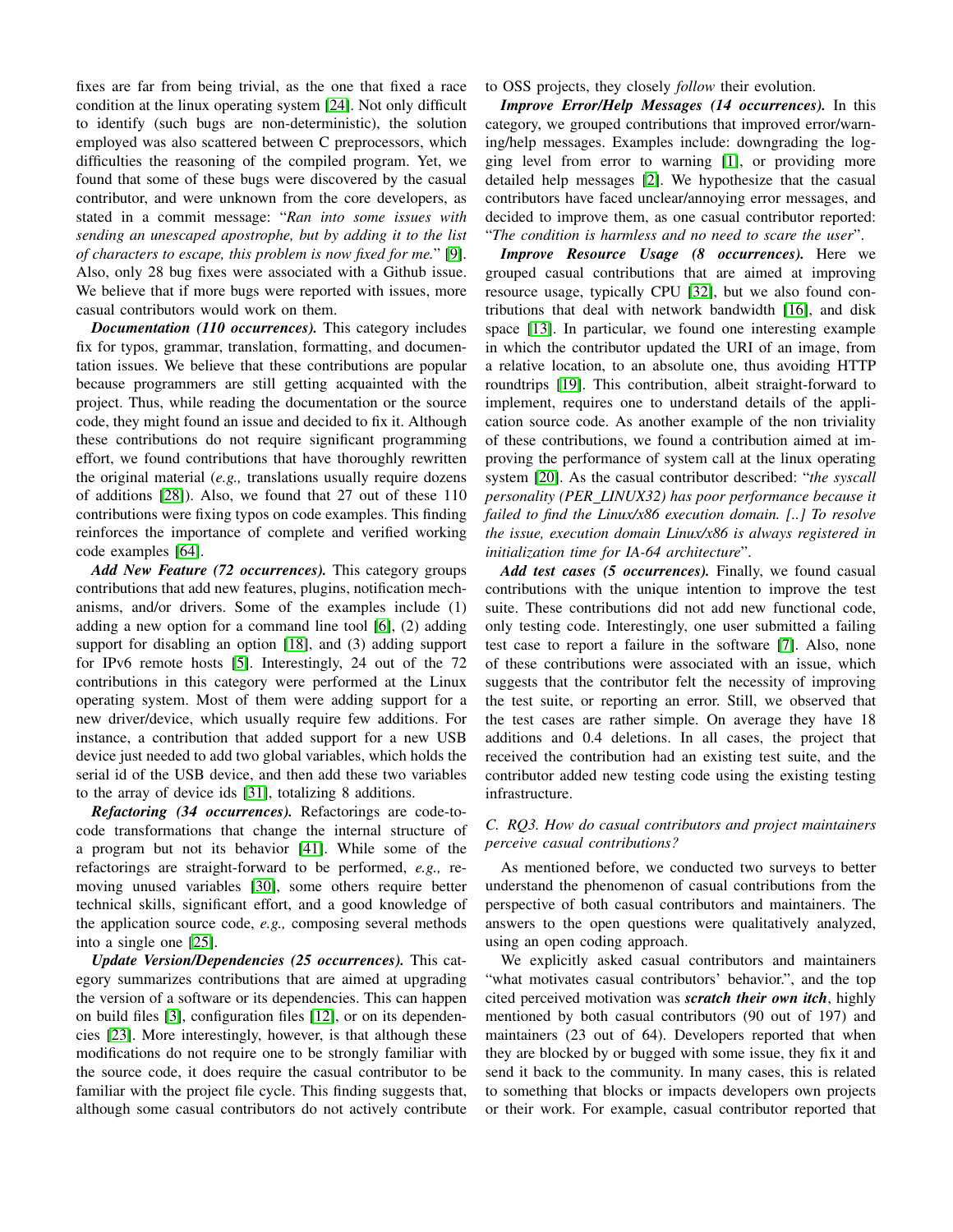*"urgent bug fix or feature requirement for my projects"* are motivators; and a maintainer said that *"being blocked by the bug is a big motivator"*. This finding corroborates with the high number of bug fixes found in **RQ2**. Also, it indicates that the the claim made by Eric Raymond [\[62\]](#page-11-13) that "every good work of software starts by scratching a developer's personal itch" is valid, and is in accordance to what is reported by Fogel [\[40\]](#page-10-45): *"software results when the programmer has a personal interest in seeing the problem solved"*. It seems that scratching itches is becoming easier and more common given the high frequency observed in this work.

Part of this high number of casual contributions can be explained by the pull-request model, which provided a *clear and easy contribution process*. It was mentioned by 9 out of 64 maintainers. Therefore, there are indications GitHub tools facilitates the scratching personal itches. This was clearly explained by a maintainer: *"[Casual Contributors] have a minor itch to scratch, the barrier to contributing is low (GitHub makes it easy; source is pretty simple to modify; standard structure) so there's no artificial reason you wouldn't see a lot of small contributions"*.

Aligned with some studies on the motivation behind OSS contributors [\[72\]](#page-11-14), [\[50\]](#page-10-46), we found that *give back to community* fosters casual contributions, as said by one casual contributor *"As I use a lot of OSS projects, I like to give back to the community"*. Another motivation that is inline with the literature is *gaining reputation and prestige* [\[57\]](#page-11-15), [\[45\]](#page-10-47), [\[46\]](#page-10-48).

Not among the top cited motivations, we found that four casual contributors reported that their motivation was *improving the project*. The following quotes clearly illustrate such motivation: *"I want to improve the quality of the project"*, *"That the project is in better shape after my contribution"*. Although they do not explicitly mention what kind of improvement they refer, they can be related to the categories of contributions reported under RQ2, namely *refactoring*, *improve error/help messages*, *improve resource usage* and *add test cases*.

In addition to motivation, we investigated the reasons why casual contributors do not become full active contributors. Lack of time was far the most cited reason by the casual contributors (96 out of 197), like one mentioned *"I don't have time to devote to a more active role"*. Some of them justifies it because they already spend too much time in their job, or because there is *no income from it* (*"not paid to do so"*, one contributor said). It seems that OSS projects are receiving more contributions from developers that work on commercial closed-source industry, which software relies on OSS projects. From the perspective of the maintainers, *Lack of time* was also the most mentioned reason why casual contributors do not become a long term contributor (17 out of 64 respondents). The following quote exemplify it: *"People often don't have the time or desire to be long term contributors"*.

Another recurrently mentioned reason to not become an active contributor was actually the top cited motivation to contribute. Both casual contributors and maintainers reported that *developers mainly want to scratch their own itch*, so, since the beginning, they are not willing to actively contribute. Some casual contributors mentioned that this is usual, and when they face some small issue or something blocking their work, they easily drop a contribution to the projects without any further commitment: *"I just need a bug fixed, I don't aim to improve the project substantially"*, reported a contributor.

Aligned with the answers received from the casual contributors, maintainers mentioned that, as soon as the contributors are done scratching their itches, they usually do not need or do not want to get back: *"They saw something simple that needs fixing and fixed it. They don't necessarily want to actively follow the project"*.

We also found people who reported that they do not contribute because of their *limited skills or knowledge*. Some also mentioned that the effort and knowledge needed to become a full contributor was to high In both cases, they prefer to work on small or peripheral issues, which do not need specific abilities and low effort. Like one of them said: *"lack of skills (most of the low hanging fruit is gone)"*.

Maintainers noticed this, and eight participants mentioned that *code/project is hard to learn* was a reason why casual contributors do not become more active. They reported that casual contributors send a fix to a simple bug or a small feature, but they do not have the skills or the capability to go deeper in the code, as illustrated by the following quote: *"Interest in particular projects wanes quickly (like any other sort of aspirational project), and actually going deeper to solve real problems or add bigger features is in another difficulty class from what most of our contributors are capable of as beginners"*. Interestingly, however, one casual contributors suggested the opposite, as one mentioned: *"While I only have one commit in the Linux kernel [..] I'm a Debian developer, where I maintain multiple packages, among them a patched Linux kernel. I've reported multiple bugs against the Linux kernel, helped testing fixes, follow multiple mailing lists etc"*. Therefore, although some of the casual contributors can be considered beginners, some of them are highly skilled.

We found other less recurrent reasons. For example, the respondents reported that *casual contributors are usually active in other projects*, and, sometimes they need to implement a feature or fix a bug from a specific project. One maintainer mentioned that *"...they're working on a higherlevel problem and have been blocked by our lower-level library for some reason"*, and another pointed that *"Casual contributors on our project may also be active contributors on other projects in the ecosystem"*. This reason was confirmed by 13 casual contributors. They mentioned that they do not have enough time to contribute to other projects, because they maintain or actively contribute to other OSS projects. Another group (8 people) mentioned that they do not become active contributors because there are too many project they use and make contributions eventually. Thus, instead of being loyal with a few set of projects, they make sparse contributions.

An interesting reason reported by the one maintainer was that: *"the maintainers fail to encourage more contributions which ideally leads to active contributors. A welcoming and friendly project with professionalism that treats everyone with*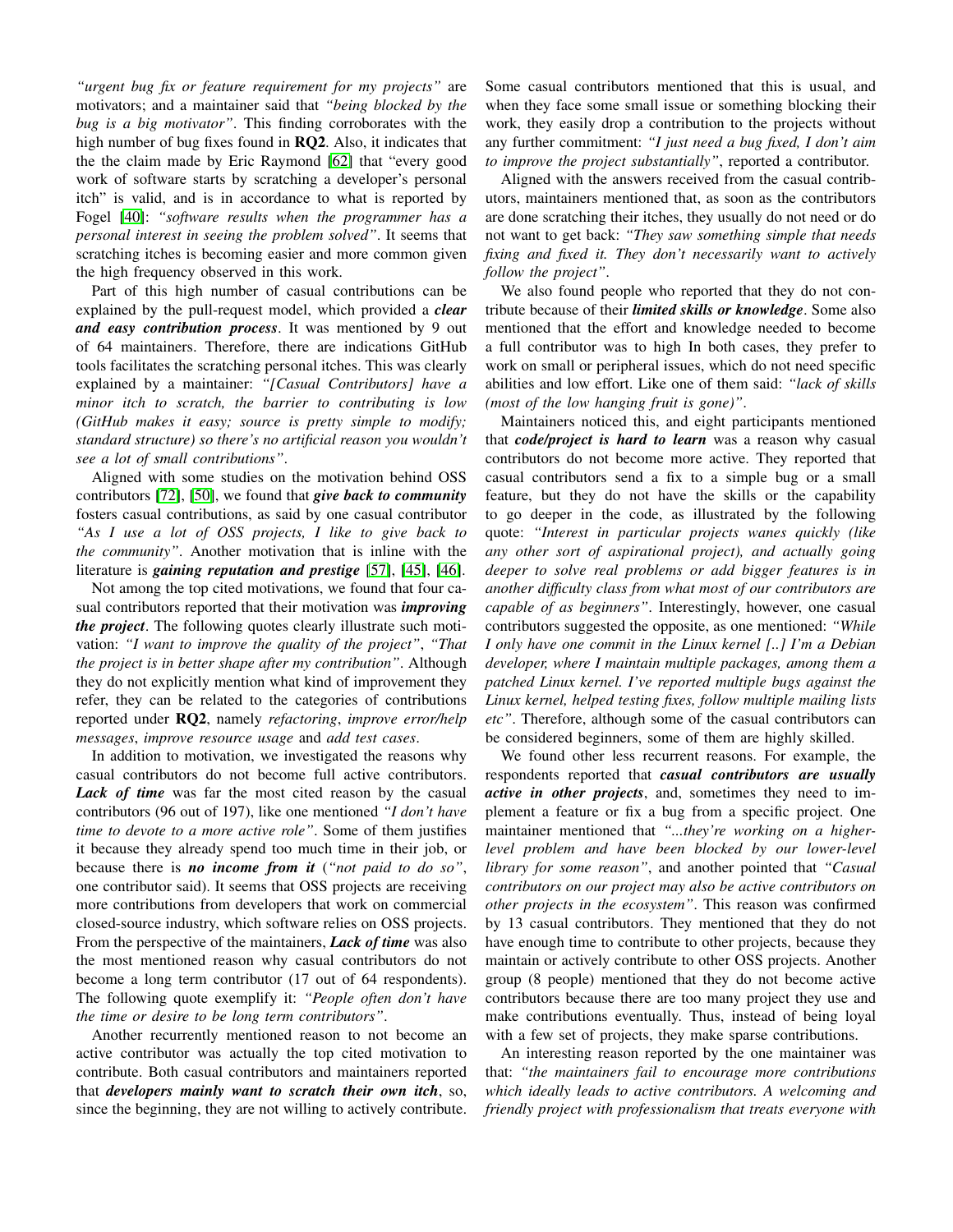*respect and gives the required credit is the first thing a project has to get right"*. This was also reported by two casual contributors (*"the project is not very welcoming for new contributors"*). Surprisingly, some casual contributors attributed the reason to their satisfaction with the product (*"the project is good enough on its own for my needs"*) and to their feeling that projects do not need more active contributors, like one of them mentioned *"Projects that I use daily [..] have enough contributors"*. In these cases, it would be important to make it clear for the casual contributors that, if the project is maintained by volunteers, it is necessary to have a continuous influx of long term contributors.

We also asked the participants their opinion about the main benefits and problems brought by the casual contributors phenomenon. The overall impression is that the benefits overcome the drawbacks brought by this phenomenon. One quote from a maintainer shows: *"Every little piece helps everyone else. We stand on the shoulders of many small giants. Problems? None"*. Among the answers received from the maintainers, the most reported perceived benefits were *Small peripheral issues solved quickly* (mentioned by 16 maintainers), *Bugs that would never appear are closed (a new set of eyes)* (mentioned by 13 maintainers) and the *continuous code improvement* (mentioned by 6 maintainers). Regarding the last mentioned category, once again we could triangulate our findings with the categories of contributions found in  $RQ2$ . In the following quote we can see a report from a maintainer that explicitly mentioned an improvement received from a casual contributor: *"Some [contributions] are more substantial. e.g. The other day a guy reached out to me cold and offered a simple numerical trick that speed up my automatic differentiation package by 2 orders of magnitude in one mode"*.

On the other side, the most reported problems were *Time spent by the core members to review newcomers' code* (reported by 12 people) and *contributions may go unmaintained* (reported by 5 people). One interesting thing called our attention in this question: 10 maintainers mention they see *no notable problems* with casual contributions. One maintainer was a little sarcastic while answering that: *"What are the problems? I think this is the wrong question. You're just going to go down a rabbit hole of people whining and complaining about sloppy code, and contributors not understanding various complications within the code structure"*.

## IV. IMPLICATIONS

<span id="page-8-0"></span>This research has implications for different kinds of stakeholders. Five of them are discussed below.

*Casual Contributors.* Software developers that do not want to become active members of OSS projects can take advantage of this study in several ways. First, they can see that they are not alone, and this behavior is, in fact, rather common in OSS communities (RQ1). Second, we found that 22.93% of the casual contributions changed a single line of code  $(RQ2)$ . Thus, a developer does not need to be shy to contribute, even though her contribution is small. Third, this study revealed that project maintainers believe that casual contributions are a healthy way of contributing to OSS (RQ3). Therefore, casual contributors can become even more motivated to do this kind of contribution.

*Project owners.* We found that although 28.64% of the casual contributions were related to fixing documentation issues, several other kind of contributions were performed (RQ2). Project owners can benefit from this finding, by labeling tasks specific for casual contributors. Similarly, some casual contributors are more comfortable on solving low effort tasks (RQ3). Thus, project owners can create specific roles for casual contributors (*e.g.,* casual translators), which could also foster more engagement. Also, we found 5 contributions that only added new test cases. These contributions happened only because the project had an existing testing infrastructure. This finding may encourage project owners to create and maintain a testing infrastructure, in case it does not exist. Still, we found that the majority of the contributions analyzed were bug fixes. However, only 24.13% of them were associated with a Github issue. We believe that, if project maintainers open more bug fix issues, new casual contributors would work on them. Finally, since several project maintainers do not have enough time to review casual contributions, they can introduce "contributions guidelines", so that newcomers can read and get acquainted with them, therefore reducing code review effort.

*Reseachers.* Researchers can also benefit from this study. As we found that "Time spent by the core members to review newcomers code" is the most common problem that the casual contributions bring (RQ3), researchers can introduce new techniques to ease source code review. Also, researchers can propose techniques aimed at assigning reviews to the core members that might be more familiar with the code.

*Tool Builders.* In this study we found that a significative proportion of the contributors of the analyzed projects are actually casual contributors  $(RQ1)$ . Tool builders can take advantage of this finding and improve visualization tools. For instance, Github could provide a feature to present the "degree of casual contributions". Therefore, casual contributors could easily identify projects that are more likely to receive these kind of contributions. Tools builders can go further and provide mechanisms to notify core members when newcomers arrive in the project, so that core members can provide further assistance on the onboarding process.

*CS Professors.* As we found that several contributions do not require a high number of source code modifications (RQ2), professors can better motivate students to start collaborating with OSS projects. One way to do this is assigning students to work on real-world software issues. Also, since we found that project "maintainers fail to encourage the newcomers to stay" (RQ3), professors can help them in this direction by providing long-term open-source assignments for students. Although some students might quit the project after the course is done, some may get interested and stay longer.

## V. RELATED WORK

Park and Jensen [\[58\]](#page-11-16) studied the information needs that newcomers have. The authors showed that visualization tools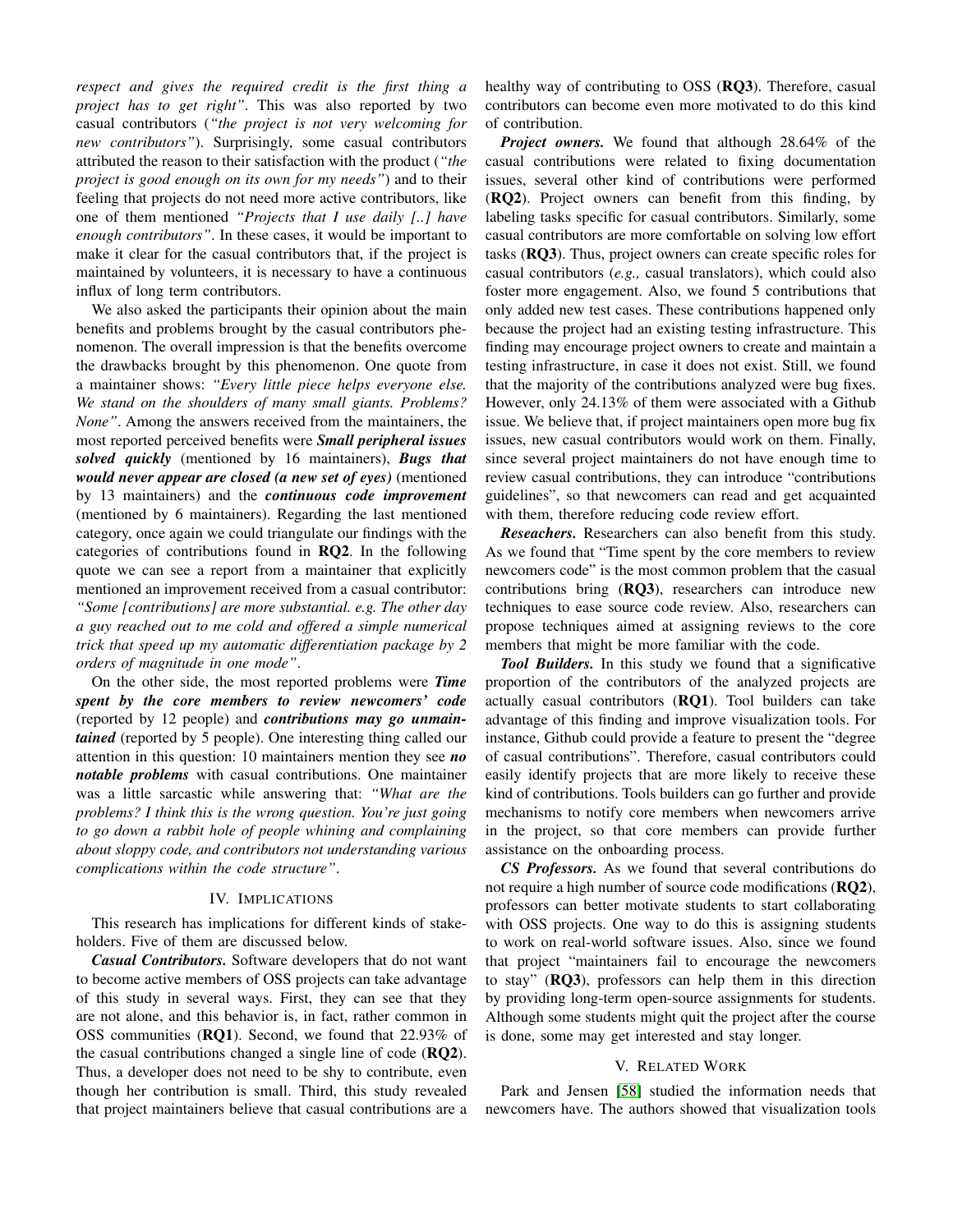support the first steps of these newcomers. Also, the authors observed that the newcomers that use these tools finish their contributions faster, and have better code comprehension. Von Krogh *et al.* [\[73\]](#page-11-17) studied the joining process of FreeNet project. They found that newcomers follow the project activities before making a contribution. Despite their interest on the onboarding process, they focused on the contributors that become active members of the project, not taking into consideration the ones that place casual contributions.

Some other studies analyzed how social factors influence the retention of newcomers on OSS projects [\[74\]](#page-11-18), [\[38\]](#page-10-49), [\[35\]](#page-10-50). These studies studied social networks (*e.g.,* mailing lists) in order to understand (1) with whom newcomers collaborate, and (2) how the network evolve along the years. Similarly, these studies do not focus on the contributors that do not focus on long-term commitment. Moreover, Jensen *et al.* [\[47\]](#page-10-51) analyzed four projects to understand if newcomers are quickly answered, if their gender and nationality impact the kind of answer that they receive, and if the treatment they receive is similar to the ones that other members of the project receive.

Nakakoji *et al.* [\[55\]](#page-11-19) studied four OSS projects aimed at understanding the evolution of its communities. Among the contributions, the authors coined the term *onion patch*, which refers to the 8 roles of the project members. The hypothesis is that new contributors start as a "lurker", then they join a mailing list, watch other interactions, afterwards they slowly become more involved in the project, contributing with code and becoming active member. In our study we observed that it is common to find casual contributors that are highly motivated by their "own itches", and do not necessarily follow this model or want to become active members.

Some parts of the literature focus on the forces of motivation that drive newcomers toward projects. Lakhani and Wolf [\[50\]](#page-10-46), for example, found that extrinsic benefits primarily motivate new contributors, together with enjoyment, challenges and improving programming skills. Hars and Ou [\[45\]](#page-10-47) reported that internal motivation plays a role, but note that external factors, such as building human capital and personal software solution needs, are more influential. Shah [\[65\]](#page-11-20) distinguished between two different contributors: need-driven and hobbyists. In our study we could evidence that "scratching own itches" (personal and institutional needs) was by far the most reported motivation. This can be an indication that this kind of contribution is primarily driven by extrinsic motivation.

Finally, as regarding the casual contributors, several authors have acknowledged the existence and the growth of this behavior [\[60\]](#page-11-6), [\[59\]](#page-11-1), [\[43\]](#page-10-0), [\[71\]](#page-11-7). However, even though some of these authors suggest that it is important to further understand the impact of this kind of contribution in the projects that receive it, as well as its problems and benefits, to the best of our knowledge, there is no prior work in the literature that addresses this topic in details.

# VI. THREATS TO VALIDITY

*Internal Validity.* First, although we mitigated the problem of contributors using different full names, therefore being wrongly categorized as casual contributors, the technique was not effective in solving all these problems. For instance, we found some contributors that used a common name (*e.g.,* Paul) as their full names. This fact prevents disambiguation techniques from being successful. One might suggest to disambiguate these contributors using the ones that Github shows on the project's webpage. However, although Github shows the total number of contributors of a given project, it lists only the top 100 most active ones, and a significant proportion of projects analyzed are far beyond this number (See Table [II\)](#page-2-2). Thus, using Github as our ground truth, we manually compared the total number of contributors that we found, with the ones that Github reports. We found that our study reports between 7% to 10% of additional contributors. However, we believe that this data is not sufficient to skew the main results of our study — as showed, on average, 48.98% of the contributors are casual ones. Second, we selected projects based on their popularity (number of stars) on Github. This means that these projects are not necessarily popular because they are highly used. For instance, we found a project that created the "Arnold Schwarzenegger programming language"[\[11\]](#page-10-52). Although this project is interesting, it is not likely that it will be adopted in practice.

*External Validity.* Although we investigated 275 popular OSS projects written in, at least, 17 different programming languages, we likely did not discover all possible characteristics of casual contributions. We are aware that each project has its singularities and that the OSS universe is large and deep, meaning the amount and the perception of the casual contributions can differ according to the project or the ecosystem. Our strategy was to focus on GitHub popular projects, and cannot be generalized to other projects hosted on other forges. With our methodology, we expected that similar analysis can be conducted by others when they become relevant.

### VII. CONCLUSION

In this paper we conducted an in-depth study on the casual contributions made into 275 non-trivial OSS projects. For each project, we initially analyzed quantitative characteristics of these contributions. We found that casual contributors are rater common. More than 48% of the contributors are actually casual ones. Also, after a manual inspection of a representative sample of 384 casual contributors, we discovered that the contributions are far from being trivial. Indeed, several solutions require an in-depth knowledge of the application source code. Still, we asked casual contributors and project maintainers about what drives this behavior. Most of the casual contributors and maintainers suggested that they are motivated by their personal needs ("scratching own itches"), that in most cases are related to fixing bugs that block or impact the development of other projects that depends on the analyzed projects. Yet, there are evidence that casual contributors do not become more active mainly because of time constraints. Finally, we found that although these contributions bring many benefits, they also cause some problems, mainly related to time required from core members reviewing the quality of code.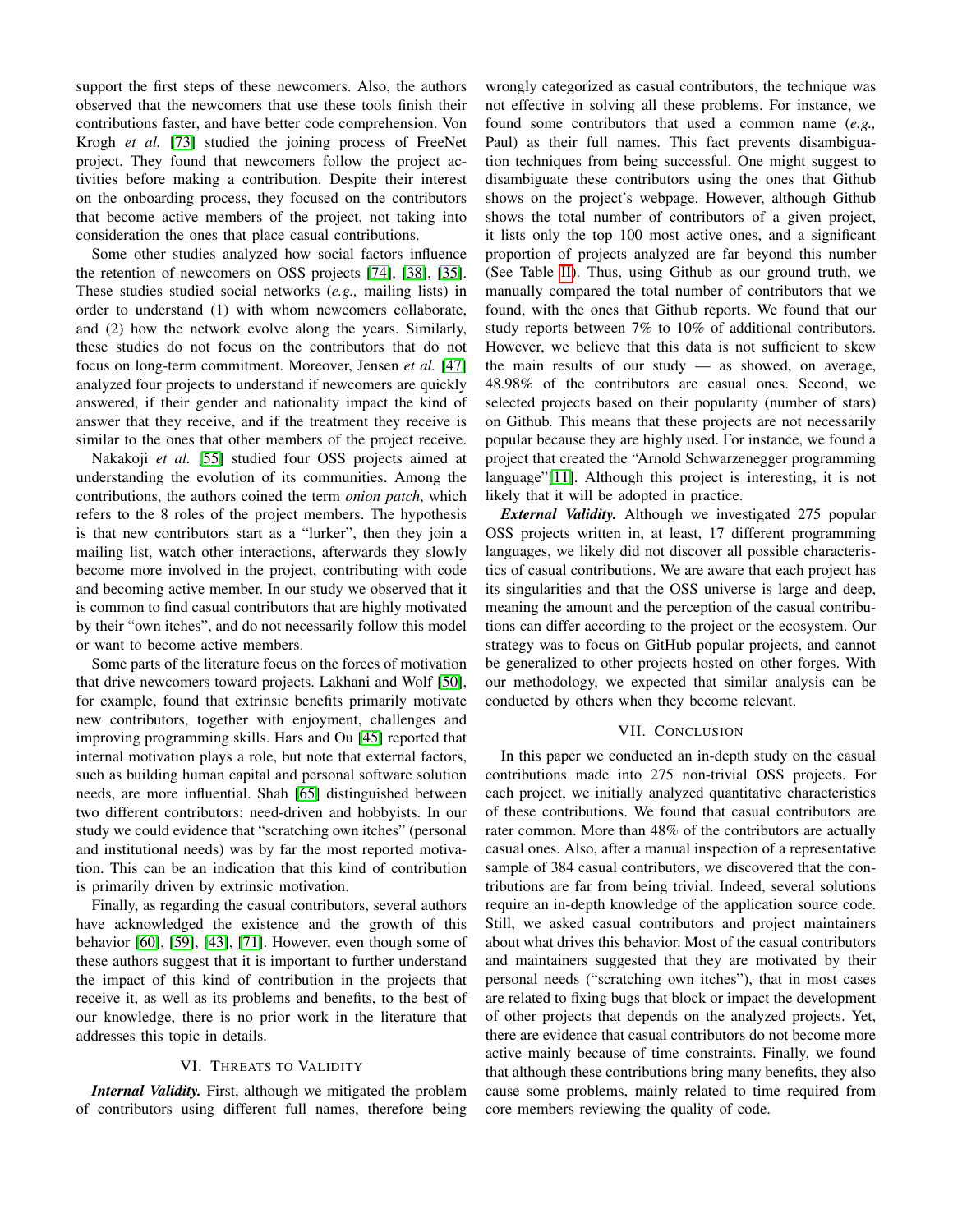#### **REFERENCES**

- <span id="page-10-37"></span>[1] Acpi: Change package length error to warning. [https://github.com/](https://github.com/torvalds/linux/commit/1371c89) [torvalds/linux/commit/1371c89.](https://github.com/torvalds/linux/commit/1371c89) Accessed: 2015-11-07.
- <span id="page-10-38"></span>[2] Add more help messages to cloudcfg utility. [https://github.com/](https://github.com/kubernetes/kubernetes/commit/dd04554) [kubernetes/kubernetes/commit/dd04554.](https://github.com/kubernetes/kubernetes/commit/dd04554) Accessed: 2015-11-07.
- <span id="page-10-34"></span>[3] Add rubinius to build matrix with allowed failure. [https://github.com/](https://github.com/discourse/discourse/commit/53f35cc) [discourse/discourse/commit/53f35cc.](https://github.com/discourse/discourse/commit/53f35cc) Accessed: 2015-11-07.
- <span id="page-10-16"></span>[4] Add support for blacklisting certain content\_types. [https://github.com/](https://github.com/thoughtbot/paperclip/commit/4b8dce4) [thoughtbot/paperclip/commit/4b8dce4.](https://github.com/thoughtbot/paperclip/commit/4b8dce4) Accessed: 2015-11-07.
- <span id="page-10-29"></span>[5] Add support for ipv6 remote hosts. [https://github.com/apenwarr/sshuttle/](https://github.com/apenwarr/sshuttle/commit/95c9b78) [commit/95c9b78.](https://github.com/apenwarr/sshuttle/commit/95c9b78) Accessed: 2015-11-07.
- <span id="page-10-27"></span>[6] added –get-id option to print video ids. [https://github.com/rg3/](https://github.com/rg3/youtube-dl/commit/1a2adf3) [youtube-dl/commit/1a2adf3.](https://github.com/rg3/youtube-dl/commit/1a2adf3) Accessed: 2015-11-07.
- <span id="page-10-44"></span>[7] Added failing test to demonstrate digest authentication failure. [https:](https://github.com/rails/rails/commit/53c1ae9) [//github.com/rails/rails/commit/53c1ae9.](https://github.com/rails/rails/commit/53c1ae9) Accessed: 2015-11-07.
- <span id="page-10-22"></span>[8] Added flexiblecontexts extension in parser.hs to fix compilation. [https:](https://github.com/koalaman/shellcheck/commit/f054e2e) [//github.com/koalaman/shellcheck/commit/f054e2e.](https://github.com/koalaman/shellcheck/commit/f054e2e) Accessed: 2015-11- 07.
- <span id="page-10-25"></span>[9] Added single quote to the chars to escape. [https://github.com/](https://github.com/AFNetworking/AFNetworking/pull/713) [AFNetworking/AFNetworking/pull/713.](https://github.com/AFNetworking/AFNetworking/pull/713) Accessed: 2015-11-07.
- <span id="page-10-23"></span>[10] airchat.pl: Fixed broken, space-laden url/href. [https://github.com/](https://github.com/lulzlabs/AirChat/commit/03cd91d) [lulzlabs/AirChat/commit/03cd91d.](https://github.com/lulzlabs/AirChat/commit/03cd91d) Accessed: 2015-11-07.
- <span id="page-10-52"></span>[11] Arnold schwarzenegger based programming language. [https://github.](https://github.com/lhartikk/ArnoldC) [com/lhartikk/ArnoldC.](https://github.com/lhartikk/ArnoldC) Accessed: 2015-11-07.
- <span id="page-10-35"></span>[12] Bump mono-mdk to version 4.2.0. [https://github.com/caskroom/](https://github.com/caskroom/homebrew-cask/commit/4984e28) [homebrew-cask/commit/4984e28.](https://github.com/caskroom/homebrew-cask/commit/4984e28) Accessed: 2015-11-07.
- <span id="page-10-41"></span>[13] Change ios logging directory to use cache directory instead of documents directory. [https://github.com/CocoaLumberjack/CocoaLumberjack/](https://github.com/CocoaLumberjack/CocoaLumberjack/commit/3bf4585) [commit/3bf4585.](https://github.com/CocoaLumberjack/CocoaLumberjack/commit/3bf4585) Accessed: 2015-11-07.
- <span id="page-10-10"></span>[14] A curated list of awesome python frameworks, libraries and software. [http://github.com/vinta/awesome-python.](http://github.com/vinta/awesome-python) Accessed: 2015-11-07.
- <span id="page-10-19"></span>[15] Default fog public option to true (as stated in documentation). [https:](https://github.com/thoughtbot/paperclip/commit/62a9f64) [//github.com/thoughtbot/paperclip/commit/62a9f64.](https://github.com/thoughtbot/paperclip/commit/62a9f64) Accessed: 2015-11- 07.
- <span id="page-10-40"></span>[16] Disable auto-saves until the data has been loaded. [https://github.com/](https://github.com/github/hubot-scripts/commit/2b20f1d) [github/hubot-scripts/commit/2b20f1d.](https://github.com/github/hubot-scripts/commit/2b20f1d) Accessed: 2015-11-07.
- <span id="page-10-21"></span>[17] Ensure hud overlaywindow is visible above other windows. [https:](https://github.com/TransitApp/SVProgressHUD/commit/eebd6ec) [//github.com/TransitApp/SVProgressHUD/commit/eebd6ec.](https://github.com/TransitApp/SVProgressHUD/commit/eebd6ec) Accessed: 2015-11-07.
- <span id="page-10-28"></span>[18] feat(ngoptions): add support for disabling an option. [https://github.com/](https://github.com/angular/angular.js/commit/da9eac8) [angular/angular.js/commit/da9eac8.](https://github.com/angular/angular.js/commit/da9eac8) Accessed: 2015-11-07.
- <span id="page-10-42"></span>[19] fix: direct links for celery man. [https://github.com/github/hubot-scripts/](https://github.com/github/hubot-scripts/commit/a33c8ba) [commit/a33c8ba.](https://github.com/github/hubot-scripts/commit/a33c8ba) Accessed: 2015-11-07.
- <span id="page-10-43"></span>[20] fix personality(per linux32) performance issue. [https://github.com/](https://github.com/torvalds/linux/commit/839052d) [torvalds/linux/commit/839052d.](https://github.com/torvalds/linux/commit/839052d) Accessed: 2015-11-07.
- <span id="page-10-17"></span>[21] Fixed 'type' being nil on windows 7 error. [https://github.com/thoughtbot/](https://github.com/thoughtbot/paperclip/commit/6f2ca93) [paperclip/commit/6f2ca93.](https://github.com/thoughtbot/paperclip/commit/6f2ca93) Accessed: 2015-11-07.
- <span id="page-10-11"></span>[22] jquery bracket library for organizing single and double elimination tournaments. [http://github.com/teijo/jquery-bracket.](http://github.com/teijo/jquery-bracket) Accessed: 2015- 11-07.
- <span id="page-10-36"></span>[23] lyx.rb: update to 2.1.4. [https://github.com/caskroom/homebrew-cask/](https://github.com/caskroom/homebrew-cask/commit/3046a4d) [commit/3046a4d.](https://github.com/caskroom/homebrew-cask/commit/3046a4d) Accessed: 2015-11-07.
- <span id="page-10-24"></span>[24] ppc32: fix destroy\_context() race condition. [https://github.com/torvalds/](https://github.com/torvalds/linux/commit/ddca3b8) [linux/commit/ddca3b8.](https://github.com/torvalds/linux/commit/ddca3b8) Accessed: 2015-11-07.
- <span id="page-10-33"></span>[25] Routing methods dsl refactored to get rid of explicit paths parameter. [https://github.com/ruby-grape/grape/commit/d3f0c29.](https://github.com/ruby-grape/grape/commit/d3f0c29) Accessed: 2015- 11-07.
- <span id="page-10-8"></span>[26] A showcase of the best typefaces from the google web fonts directory. [https://github.com/ubuwaits/beautiful-web-type.](https://github.com/ubuwaits/beautiful-web-type) Accessed: 2015-11-07.
- <span id="page-10-9"></span>[27] The swift programming language in chinese. [https://github.com/](https://github.com/numbbbbb/the-swift-programming-language-in-chinese) [numbbbbb/the-swift-programming-language-in-chinese.](https://github.com/numbbbbb/the-swift-programming-language-in-chinese) Accessed: 2015-11-07.
- <span id="page-10-26"></span>[28] Update fr.coffee. [https://github.com/codecombat/codecombat/commit/](https://github.com/codecombat/codecombat/commit/237b97a) [237b97a.](https://github.com/codecombat/codecombat/commit/237b97a) Accessed: 2015-11-07.
- <span id="page-10-18"></span>[29] Update readme.md. [https://github.com/thoughtbot/paperclip/commit/](https://github.com/thoughtbot/paperclip/commit/d49bca2) [d49bca2.](https://github.com/thoughtbot/paperclip/commit/d49bca2) Accessed: 2015-11-07.
- <span id="page-10-32"></span>[30] Usb: digi\_acceleport further buffer clean up. [https://github.com/torvalds/](https://github.com/torvalds/linux/commit/5fea2a4) [linux/commit/5fea2a4.](https://github.com/torvalds/linux/commit/5fea2a4) Accessed: 2015-11-07.
- <span id="page-10-30"></span>[31] Usb: ftdi\_sio: Add support for ge healthcare nemo tracker device. [https:](https://github.com/torvalds/linux/commit/9c491c3) [//github.com/torvalds/linux/commit/9c491c3.](https://github.com/torvalds/linux/commit/9c491c3) Accessed: 2015-11-07.
- <span id="page-10-39"></span>[32] Use constant-time string comparison for auth. [https://github.com/reddit/](https://github.com/reddit/reddit/commit/83058d4) [reddit/commit/83058d4.](https://github.com/reddit/reddit/commit/83058d4) Accessed: 2015-11-07.
- <span id="page-10-20"></span>[33] Uses a faster implementation for ensure\_required\_validations! [https:](https://github.com/thoughtbot/paperclip/commit/6b1f610) [//github.com/thoughtbot/paperclip/commit/6b1f610.](https://github.com/thoughtbot/paperclip/commit/6b1f610) Accessed: 2015-11- 07.
- <span id="page-10-15"></span>[34] Wip fog integration. [https://github.com/thoughtbot/paperclip/commit/](https://github.com/thoughtbot/paperclip/commit/4047d32) [4047d32.](https://github.com/thoughtbot/paperclip/commit/4047d32) Accessed: 2015-11-07.
- <span id="page-10-50"></span>[35] C. Bird. Sociotechnical coordination and collaboration in open source software. In *Proceedings of the 2011 27th IEEE International Conference on Software Maintenance*, ICSM '11, pages 568–573, Washington, DC, USA, 2011. IEEE Computer Society.
- <span id="page-10-12"></span>[36] C. Bird, A. Gourley, P. Devanbu, M. Gertz, and A. Swaminathan. Mining email social networks. In *Proceedings of the 2006 International Workshop on Mining Software Repositories*, MSR '06, pages 137–143, 2006.
- <span id="page-10-2"></span>[37] M. Burke, C. Marlow, and T. Lento. Feed me: Motivating newcomer contribution in social network sites. In *Proceedings of the SIGCHI Conference on Human Factors in Computing Systems*, CHI '09, pages 945–954, New York, NY, USA, 2009. ACM.
- <span id="page-10-49"></span>[38] N. Ducheneaut. Socialization in an open source software community: A socio-technical analysis. *Computer Supported Cooperative Work*, 14(4):323–368, Aug. 2005.
- <span id="page-10-3"></span>[39] F. Fagerholm, P. Johnson, A. S. Guinea, J. Borenstein, and J. Mnch. Onboarding in open source projects. *IEEE Software*, 31(6):54–61, Nov. 2014.
- <span id="page-10-45"></span>[40] K. Fogel. *Producing Open Source Software: How to Run a Successful Free Software Project*. O'Reilly Media, first edition, Feb 2013.
- <span id="page-10-31"></span>[41] M. Folwer. *Refactoring: Improving the Design of Existing Code*. Addison-Wesley Longman Publishing Co., Inc., Boston, MA, USA, 1999.
- <span id="page-10-4"></span>[42] M. Goeminne and T. Mens. Evidence for the pareto principle in open source software activity. In *In the Joint Porceedings of the 1st International workshop on Model Driven Software Maintenance and 5th International Workshop on Software Quality and Maintainability*, pages 74–82, 2011.
- <span id="page-10-0"></span>[43] G. Gousios, M. Pinzger, and A. v. Deursen. An exploratory study of the pull-based software development model. In *Proceedings of the 36th International Conference on Software Engineering*, ICSE 2014, pages 345–355, New York, NY, USA, 2014. ACM.
- <span id="page-10-1"></span>[44] G. Gousios, A. Zaidman, M. D. Storey, and A. van Deursen. Work practices and challenges in pull-based development: The integrator's perspective. In *37th IEEE/ACM International Conference on Software Engineering, ICSE 2015, Florence, Italy, May 16-24, 2015, Volume 1*, pages 358–368, 2015.
- <span id="page-10-47"></span>[45] A. Hars and S. Ou. Working for free? motivations of participating in open source projects. In *Proceedings of the 34th Annual Hawaii International Conference on System Sciences*, pages 1–9. IEEE, 2001.
- <span id="page-10-48"></span>[46] G. Hertel, S. Niedner, and S. Herrmann. Motivation of software developers in open source projects: an internet-based survey of contributors to the linux kernel. *Research Policy*, 32(7):1159–1177, July 2003.
- <span id="page-10-51"></span>[47] C. Jensen, S. King, and V. Kuechler. Joining free/open source software communities: An analysis of newbies' first interactions on project mailing lists. In *Proceedings of the 44th Hawaii International Conference on System Sciences*, HICSS '10, pages 1–10. IEEE, Jan. 2011.
- <span id="page-10-14"></span>[48] B. Kitchenham and S. Pfleeger. Personal opinion surveys. In F. Shull, J. Singer, and D. Sjberg, editors, *Guide to Advanced Empirical Software Engineering*, pages 63–92. Springer London, 2008.
- <span id="page-10-13"></span>[49] B. Kitchenham, S. Pfleeger, L. Pickard, P. Jones, D. Hoaglin, K. El Emam, and J. Rosenberg. Preliminary guidelines for empirical research in software engineering. *Software Engineering, IEEE Transactions on*, 28(8):721–734, Aug 2002.
- <span id="page-10-46"></span>[50] K. Lakhani and R. Wolf. *Perspectives on Free and Open Source Software*, chapter Why Hackers Do What They Do: Understanding Motivation and Effort in Free/Open Source Software Projects, pages 1–22. The MIT Press, Cambridge, Mass., 2005.
- <span id="page-10-5"></span>[51] J. Marlow, L. Dabbish, and J. Herbsleb. Impression formation in online peer production: Activity traces and personal profiles in github. In *Proceedings of the 2013 Conference on Computer Supported Cooperative Work*, CSCW '13, pages 117–128, 2013.
- <span id="page-10-6"></span>[52] N. McDonald and S. Goggins. Performance and participation in open source software on github. In *CHI '13 Extended Abstracts on Human Factors in Computing Systems*, CHI EA '13, pages 139–144, New York, NY, USA, 2013. ACM.
- <span id="page-10-7"></span>[53] I. Moura, G. Pinto, F. Ebert, and F. Castor. Mining energy-aware commits. In *Mining Software Repositories (MSR), 2015 IEEE/ACM 12th Working Conference on*, pages 56–67, May 2015.